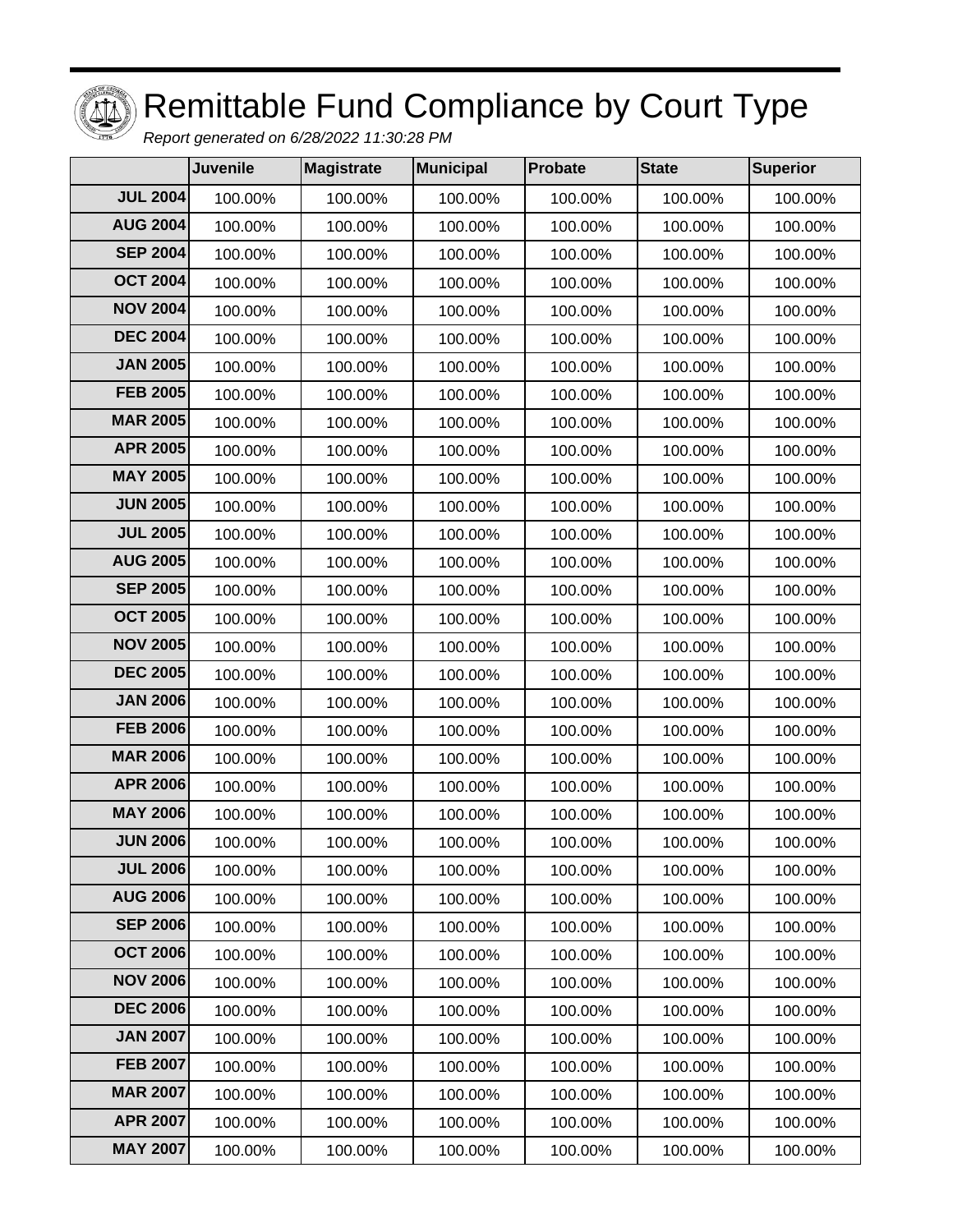|                 | Juvenile | Magistrate | Municipal | <b>Probate</b> | <b>State</b> | <b>Superior</b> |
|-----------------|----------|------------|-----------|----------------|--------------|-----------------|
| <b>JUN 2007</b> | 100.00%  | 100.00%    | 100.00%   | 100.00%        | 100.00%      | 100.00%         |
| <b>JUL 2007</b> | 100.00%  | 100.00%    | 100.00%   | 100.00%        | 100.00%      | 100.00%         |
| <b>AUG 2007</b> | 100.00%  | 100.00%    | 100.00%   | 100.00%        | 100.00%      | 100.00%         |
| <b>SEP 2007</b> | 100.00%  | 100.00%    | 100.00%   | 100.00%        | 100.00%      | 100.00%         |
| <b>OCT 2007</b> | 100.00%  | 100.00%    | 100.00%   | 100.00%        | 100.00%      | 100.00%         |
| <b>NOV 2007</b> | 100.00%  | 100.00%    | 100.00%   | 100.00%        | 100.00%      | 100.00%         |
| <b>DEC 2007</b> | 100.00%  | 100.00%    | 100.00%   | 100.00%        | 100.00%      | 100.00%         |
| <b>JAN 2008</b> | 100.00%  | 100.00%    | 100.00%   | 100.00%        | 100.00%      | 100.00%         |
| <b>FEB 2008</b> | 100.00%  | 100.00%    | 100.00%   | 100.00%        | 100.00%      | 100.00%         |
| <b>MAR 2008</b> | 100.00%  | 100.00%    | 100.00%   | 100.00%        | 100.00%      | 100.00%         |
| <b>APR 2008</b> | 100.00%  | 100.00%    | 100.00%   | 100.00%        | 100.00%      | 100.00%         |
| <b>MAY 2008</b> | 100.00%  | 100.00%    | 100.00%   | 100.00%        | 100.00%      | 100.00%         |
| <b>JUN 2008</b> | 100.00%  | 100.00%    | 100.00%   | 100.00%        | 100.00%      | 100.00%         |
| <b>JUL 2008</b> | 100.00%  | 100.00%    | 100.00%   | 100.00%        | 100.00%      | 100.00%         |
| <b>AUG 2008</b> | 100.00%  | 100.00%    | 100.00%   | 100.00%        | 100.00%      | 100.00%         |
| <b>SEP 2008</b> | 100.00%  | 100.00%    | 100.00%   | 100.00%        | 100.00%      | 100.00%         |
| <b>OCT 2008</b> | 100.00%  | 100.00%    | 100.00%   | 100.00%        | 100.00%      | 100.00%         |
| <b>NOV 2008</b> | 100.00%  | 100.00%    | 100.00%   | 100.00%        | 100.00%      | 100.00%         |
| <b>DEC 2008</b> | 100.00%  | 100.00%    | 100.00%   | 100.00%        | 100.00%      | 100.00%         |
| <b>JAN 2009</b> | 100.00%  | 100.00%    | 100.00%   | 100.00%        | 100.00%      | 100.00%         |
| <b>FEB 2009</b> | 100.00%  | 100.00%    | 100.00%   | 100.00%        | 100.00%      | 100.00%         |
| <b>MAR 2009</b> | 100.00%  | 100.00%    | 100.00%   | 100.00%        | 100.00%      | 100.00%         |
| <b>APR 2009</b> | 100.00%  | 100.00%    | 100.00%   | 100.00%        | 100.00%      | 100.00%         |
| <b>MAY 2009</b> | 100.00%  | 100.00%    | 100.00%   | 100.00%        | 100.00%      | 100.00%         |
| <b>JUN 2009</b> | 100.00%  | 100.00%    | 100.00%   | 100.00%        | 100.00%      | 100.00%         |
| <b>JUL 2009</b> | 100.00%  | 100.00%    | 100.00%   | 100.00%        | 100.00%      | 100.00%         |
| <b>AUG 2009</b> | 100.00%  | 100.00%    | 100.00%   | 100.00%        | 100.00%      | 100.00%         |
| <b>SEP 2009</b> | 100.00%  | 100.00%    | 100.00%   | 100.00%        | 100.00%      | 100.00%         |
| <b>OCT 2009</b> | 100.00%  | 100.00%    | 100.00%   | 100.00%        | 100.00%      | 100.00%         |
| <b>NOV 2009</b> | 100.00%  | 100.00%    | 100.00%   | 100.00%        | 100.00%      | 100.00%         |
| <b>DEC 2009</b> | 100.00%  | 100.00%    | 100.00%   | 100.00%        | 100.00%      | 100.00%         |
| <b>JAN 2010</b> | 100.00%  | 100.00%    | 100.00%   | 100.00%        | 100.00%      | 100.00%         |
| <b>FEB 2010</b> | 100.00%  | 100.00%    | 100.00%   | 100.00%        | 100.00%      | 100.00%         |
| <b>MAR 2010</b> | 100.00%  | 100.00%    | 100.00%   | 100.00%        | 100.00%      | 100.00%         |
| <b>APR 2010</b> | 100.00%  | 100.00%    | 100.00%   | 100.00%        | 100.00%      | 100.00%         |
| <b>MAY 2010</b> | 100.00%  | 100.00%    | 100.00%   | 100.00%        | 100.00%      | 100.00%         |
| <b>JUN 2010</b> | 100.00%  | 100.00%    | 100.00%   | 100.00%        | 100.00%      | 100.00%         |
| <b>JUL 2010</b> | 100.00%  | 100.00%    | 100.00%   | 100.00%        | 100.00%      | 100.00%         |
| <b>AUG 2010</b> | 100.00%  | 100.00%    | 100.00%   | 100.00%        | 100.00%      | 100.00%         |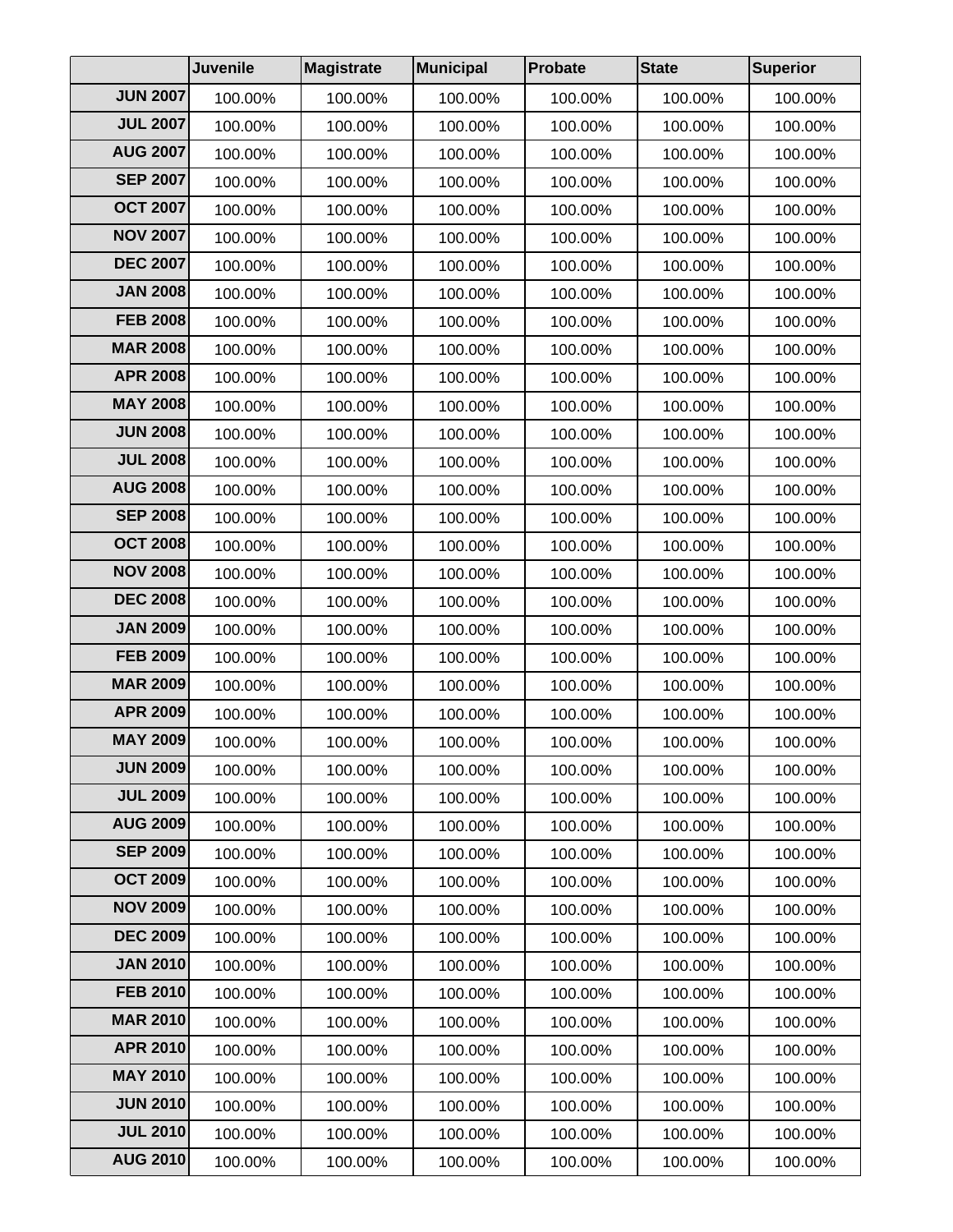|                 | Juvenile | Magistrate | Municipal | Probate | <b>State</b> | <b>Superior</b> |
|-----------------|----------|------------|-----------|---------|--------------|-----------------|
| <b>SEP 2010</b> | 100.00%  | 100.00%    | 100.00%   | 100.00% | 100.00%      | 100.00%         |
| <b>OCT 2010</b> | 100.00%  | 100.00%    | 100.00%   | 100.00% | 100.00%      | 100.00%         |
| <b>NOV 2010</b> | 100.00%  | 100.00%    | 100.00%   | 100.00% | 100.00%      | 100.00%         |
| <b>DEC 2010</b> | 100.00%  | 100.00%    | 100.00%   | 100.00% | 100.00%      | 100.00%         |
| <b>JAN 2011</b> | 100.00%  | 100.00%    | 100.00%   | 100.00% | 100.00%      | 100.00%         |
| <b>FEB 2011</b> | 100.00%  | 100.00%    | 100.00%   | 100.00% | 100.00%      | 100.00%         |
| <b>MAR 2011</b> | 100.00%  | 100.00%    | 100.00%   | 100.00% | 100.00%      | 100.00%         |
| <b>APR 2011</b> | 100.00%  | 100.00%    | 100.00%   | 100.00% | 100.00%      | 100.00%         |
| <b>MAY 2011</b> | 100.00%  | 100.00%    | 100.00%   | 100.00% | 100.00%      | 100.00%         |
| <b>JUN 2011</b> | 100.00%  | 100.00%    | 100.00%   | 100.00% | 100.00%      | 100.00%         |
| <b>JUL 2011</b> | 100.00%  | 100.00%    | 100.00%   | 100.00% | 100.00%      | 100.00%         |
| <b>AUG 2011</b> | 100.00%  | 100.00%    | 100.00%   | 100.00% | 100.00%      | 100.00%         |
| <b>SEP 2011</b> | 100.00%  | 100.00%    | 100.00%   | 100.00% | 100.00%      | 100.00%         |
| <b>OCT 2011</b> | 100.00%  | 100.00%    | 100.00%   | 100.00% | 100.00%      | 100.00%         |
| <b>NOV 2011</b> | 100.00%  | 100.00%    | 100.00%   | 100.00% | 100.00%      | 100.00%         |
| <b>DEC 2011</b> | 100.00%  | 100.00%    | 100.00%   | 100.00% | 100.00%      | 100.00%         |
| <b>JAN 2012</b> | 100.00%  | 100.00%    | 100.00%   | 100.00% | 100.00%      | 100.00%         |
| <b>FEB 2012</b> | 100.00%  | 100.00%    | 100.00%   | 100.00% | 100.00%      | 100.00%         |
| <b>MAR 2012</b> | 100.00%  | 100.00%    | 100.00%   | 100.00% | 100.00%      | 100.00%         |
| <b>APR 2012</b> | 100.00%  | 100.00%    | 100.00%   | 100.00% | 100.00%      | 100.00%         |
| <b>MAY 2012</b> | 100.00%  | 100.00%    | 100.00%   | 100.00% | 100.00%      | 100.00%         |
| <b>JUN 2012</b> | 100.00%  | 100.00%    | 100.00%   | 100.00% | 100.00%      | 100.00%         |
| <b>JUL 2012</b> | 100.00%  | 100.00%    | 100.00%   | 100.00% | 100.00%      | 100.00%         |
| <b>AUG 2012</b> | 100.00%  | 100.00%    | 100.00%   | 100.00% | 100.00%      | 100.00%         |
| <b>SEP 2012</b> | 100.00%  | 100.00%    | 100.00%   | 100.00% | 100.00%      | 100.00%         |
| <b>OCT 2012</b> | 100.00%  | 100.00%    | 100.00%   | 100.00% | 100.00%      | 100.00%         |
| <b>NOV 2012</b> | 100.00%  | 100.00%    | 100.00%   | 100.00% | 100.00%      | 100.00%         |
| <b>DEC 2012</b> | 100.00%  | 100.00%    | 100.00%   | 100.00% | 100.00%      | 100.00%         |
| <b>JAN 2013</b> | 100.00%  | 100.00%    | 100.00%   | 100.00% | 100.00%      | 100.00%         |
| FEB 2013        | 100.00%  | 100.00%    | 100.00%   | 100.00% | 100.00%      | 100.00%         |
| <b>MAR 2013</b> | 100.00%  | 100.00%    | 100.00%   | 100.00% | 100.00%      | 100.00%         |
| <b>APR 2013</b> | 100.00%  | 100.00%    | 100.00%   | 100.00% | 100.00%      | 100.00%         |
| <b>MAY 2013</b> | 100.00%  | 100.00%    | 100.00%   | 100.00% | 100.00%      | 100.00%         |
| <b>JUN 2013</b> | 100.00%  | 100.00%    | 100.00%   | 100.00% | 100.00%      | 100.00%         |
| <b>JUL 2013</b> | 100.00%  | 100.00%    | 100.00%   | 100.00% | 100.00%      | 100.00%         |
| <b>AUG 2013</b> | 100.00%  | 100.00%    | 100.00%   | 100.00% | 100.00%      | 100.00%         |
| <b>SEP 2013</b> | 100.00%  | 100.00%    | 100.00%   | 100.00% | 100.00%      | 100.00%         |
| <b>OCT 2013</b> | 100.00%  | 100.00%    | 100.00%   | 100.00% | 100.00%      | 100.00%         |
| <b>NOV 2013</b> | 100.00%  | 100.00%    | 100.00%   | 100.00% | 100.00%      | 100.00%         |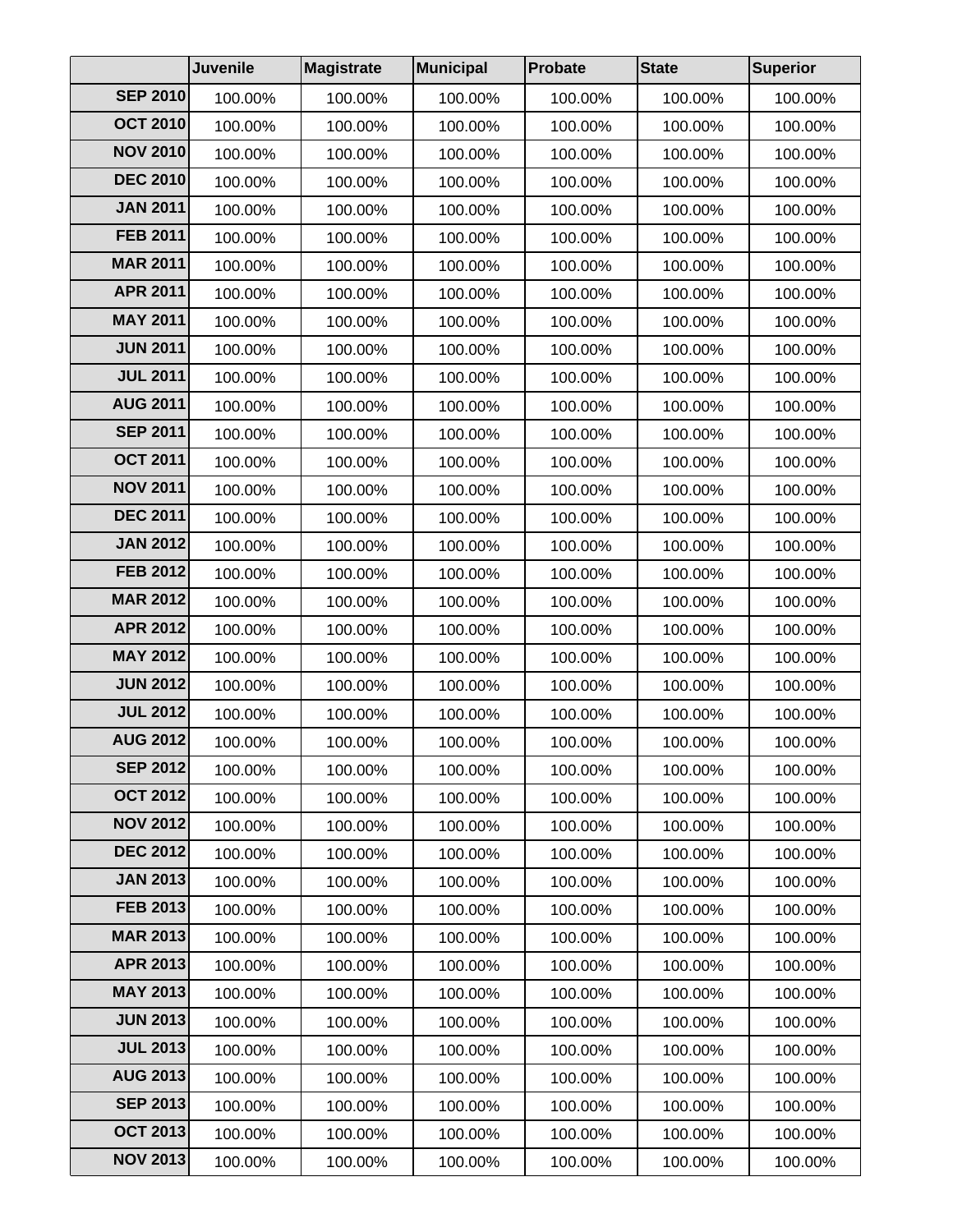|                 | Juvenile | Magistrate | Municipal | Probate | <b>State</b> | <b>Superior</b> |
|-----------------|----------|------------|-----------|---------|--------------|-----------------|
| <b>DEC 2013</b> | 100.00%  | 100.00%    | 100.00%   | 100.00% | 100.00%      | 100.00%         |
| <b>JAN 2014</b> | 100.00%  | 100.00%    | 100.00%   | 100.00% | 100.00%      | 100.00%         |
| <b>FEB 2014</b> | 100.00%  | 100.00%    | 100.00%   | 100.00% | 100.00%      | 100.00%         |
| <b>MAR 2014</b> | 100.00%  | 100.00%    | 100.00%   | 100.00% | 100.00%      | 100.00%         |
| <b>APR 2014</b> | 100.00%  | 100.00%    | 100.00%   | 100.00% | 100.00%      | 100.00%         |
| <b>MAY 2014</b> | 100.00%  | 100.00%    | 100.00%   | 100.00% | 100.00%      | 100.00%         |
| <b>JUN 2014</b> | 100.00%  | 100.00%    | 100.00%   | 100.00% | 100.00%      | 100.00%         |
| <b>JUL 2014</b> | 100.00%  | 100.00%    | 100.00%   | 100.00% | 100.00%      | 100.00%         |
| <b>AUG 2014</b> | 100.00%  | 100.00%    | 100.00%   | 100.00% | 100.00%      | 100.00%         |
| <b>SEP 2014</b> | 100.00%  | 100.00%    | 100.00%   | 100.00% | 100.00%      | 100.00%         |
| <b>OCT 2014</b> | 100.00%  | 100.00%    | 100.00%   | 100.00% | 100.00%      | 100.00%         |
| <b>NOV 2014</b> | 100.00%  | 100.00%    | 100.00%   | 100.00% | 100.00%      | 100.00%         |
| <b>DEC 2014</b> | 100.00%  | 100.00%    | 100.00%   | 100.00% | 100.00%      | 100.00%         |
| <b>JAN 2015</b> | 100.00%  | 100.00%    | 100.00%   | 100.00% | 100.00%      | 100.00%         |
| <b>FEB 2015</b> | 100.00%  | 100.00%    | 100.00%   | 100.00% | 100.00%      | 100.00%         |
| <b>MAR 2015</b> | 100.00%  | 100.00%    | 100.00%   | 100.00% | 100.00%      | 100.00%         |
| <b>APR 2015</b> | 100.00%  | 100.00%    | 100.00%   | 100.00% | 100.00%      | 100.00%         |
| <b>MAY 2015</b> | 100.00%  | 100.00%    | 100.00%   | 100.00% | 100.00%      | 100.00%         |
| <b>JUN 2015</b> | 100.00%  | 100.00%    | 100.00%   | 100.00% | 100.00%      | 100.00%         |
| <b>JUL 2015</b> | 100.00%  | 100.00%    | 100.00%   | 100.00% | 100.00%      | 100.00%         |
| <b>AUG 2015</b> | 100.00%  | 100.00%    | 100.00%   | 100.00% | 100.00%      | 100.00%         |
| <b>SEP 2015</b> | 100.00%  | 100.00%    | 100.00%   | 100.00% | 100.00%      | 100.00%         |
| <b>OCT 2015</b> | 100.00%  | 100.00%    | 100.00%   | 100.00% | 100.00%      | 100.00%         |
| <b>NOV 2015</b> | 100.00%  | 100.00%    | 100.00%   | 100.00% | 100.00%      | 100.00%         |
| <b>DEC 2015</b> | 100.00%  | 100.00%    | 100.00%   | 100.00% | 100.00%      | 100.00%         |
| <b>JAN 2016</b> | 100.00%  | 100.00%    | 100.00%   | 100.00% | 100.00%      | 100.00%         |
| <b>FEB 2016</b> | 100.00%  | 100.00%    | 100.00%   | 100.00% | 100.00%      | 100.00%         |
| <b>MAR 2016</b> | 100.00%  | 100.00%    | 100.00%   | 100.00% | 100.00%      | 100.00%         |
| <b>APR 2016</b> | 100.00%  | 100.00%    | 100.00%   | 100.00% | 100.00%      | 100.00%         |
| <b>MAY 2016</b> | 100.00%  | 100.00%    | 100.00%   | 100.00% | 100.00%      | 100.00%         |
| <b>JUN 2016</b> | 100.00%  | 100.00%    | 100.00%   | 100.00% | 100.00%      | 100.00%         |
| <b>JUL 2016</b> | 100.00%  | 100.00%    | 100.00%   | 100.00% | 100.00%      | 100.00%         |
| <b>AUG 2016</b> | 100.00%  | 100.00%    | 100.00%   | 100.00% | 100.00%      | 100.00%         |
| <b>SEP 2016</b> | 100.00%  | 100.00%    | 100.00%   | 100.00% | 100.00%      | 100.00%         |
| <b>OCT 2016</b> | 100.00%  | 100.00%    | 100.00%   | 100.00% | 100.00%      | 100.00%         |
| <b>NOV 2016</b> | 100.00%  | 100.00%    | 100.00%   | 100.00% | 100.00%      | 100.00%         |
| <b>DEC 2016</b> | 100.00%  | 100.00%    | 100.00%   | 100.00% | 100.00%      | 100.00%         |
| <b>JAN 2017</b> | 100.00%  | 100.00%    | 100.00%   | 100.00% | 100.00%      | 100.00%         |
| <b>FEB 2017</b> | 100.00%  | 100.00%    | 100.00%   | 100.00% | 100.00%      | 100.00%         |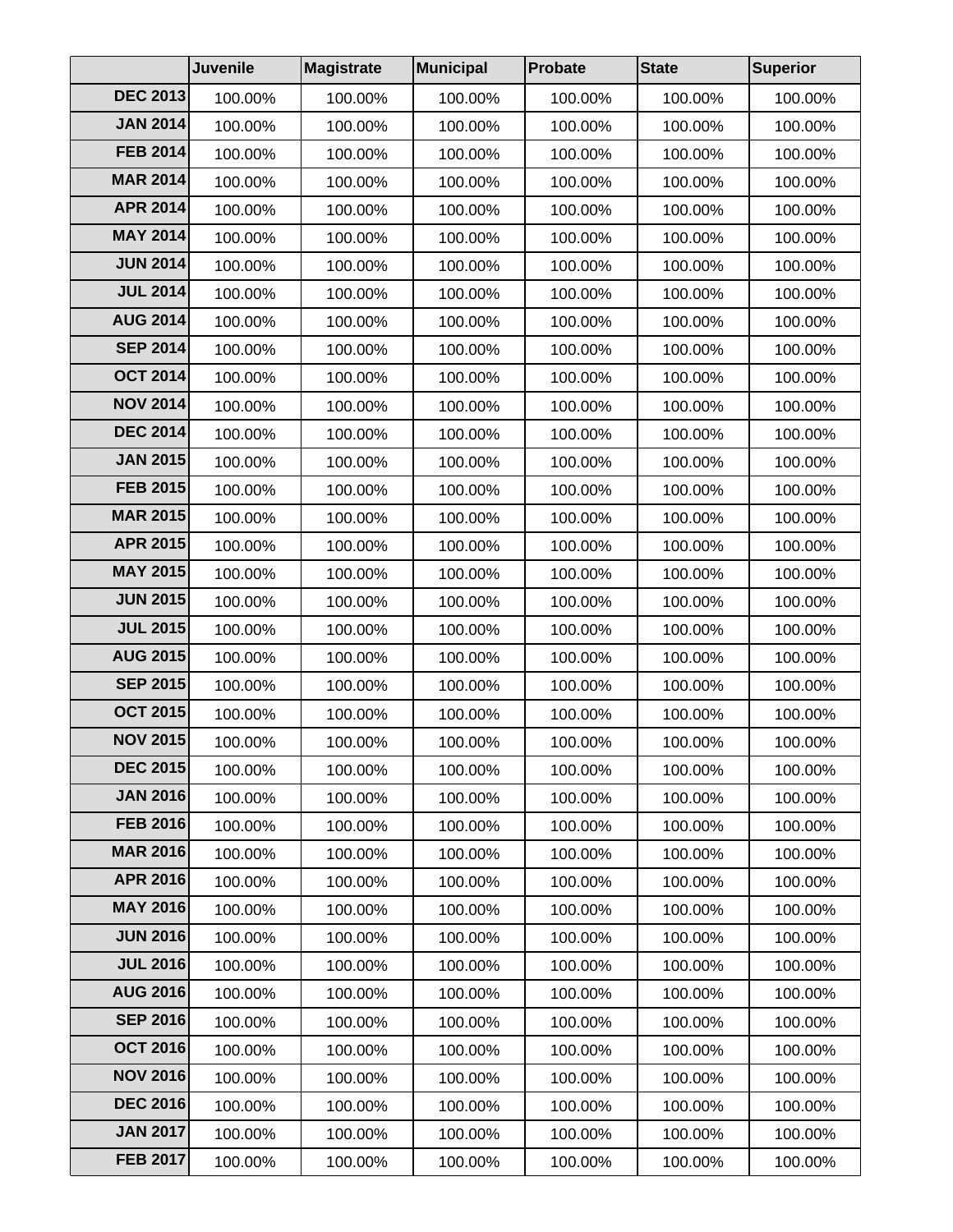|                 | <b>Juvenile</b> | Magistrate | Municipal | Probate | <b>State</b> | <b>Superior</b> |
|-----------------|-----------------|------------|-----------|---------|--------------|-----------------|
| <b>MAR 2017</b> | 100.00%         | 100.00%    | 100.00%   | 100.00% | 100.00%      | 100.00%         |
| <b>APR 2017</b> | 100.00%         | 100.00%    | 100.00%   | 100.00% | 100.00%      | 100.00%         |
| <b>MAY 2017</b> | 100.00%         | 100.00%    | 100.00%   | 100.00% | 100.00%      | 100.00%         |
| <b>JUN 2017</b> | 100.00%         | 100.00%    | 100.00%   | 100.00% | 100.00%      | 100.00%         |
| <b>JUL 2017</b> | 100.00%         | 100.00%    | 100.00%   | 100.00% | 100.00%      | 100.00%         |
| <b>AUG 2017</b> | 100.00%         | 100.00%    | 100.00%   | 100.00% | 100.00%      | 100.00%         |
| <b>SEP 2017</b> | 100.00%         | 100.00%    | 100.00%   | 100.00% | 100.00%      | 100.00%         |
| <b>OCT 2017</b> | 100.00%         | 100.00%    | 100.00%   | 100.00% | 100.00%      | 100.00%         |
| <b>NOV 2017</b> | 100.00%         | 100.00%    | 100.00%   | 100.00% | 100.00%      | 100.00%         |
| <b>DEC 2017</b> | 100.00%         | 100.00%    | 100.00%   | 100.00% | 100.00%      | 100.00%         |
| <b>JAN 2018</b> | 100.00%         | 100.00%    | 100.00%   | 100.00% | 100.00%      | 100.00%         |
| <b>FEB 2018</b> | 100.00%         | 100.00%    | 100.00%   | 100.00% | 100.00%      | 100.00%         |
| <b>MAR 2018</b> | 100.00%         | 100.00%    | 100.00%   | 100.00% | 100.00%      | 100.00%         |
| <b>APR 2018</b> | 100.00%         | 100.00%    | 100.00%   | 100.00% | 100.00%      | 100.00%         |
| <b>MAY 2018</b> | 100.00%         | 100.00%    | 100.00%   | 100.00% | 100.00%      | 100.00%         |
| <b>JUN 2018</b> | 100.00%         | 100.00%    | 100.00%   | 100.00% | 100.00%      | 100.00%         |
| <b>JUL 2018</b> | 100.00%         | 100.00%    | 100.00%   | 100.00% | 100.00%      | 100.00%         |
| <b>AUG 2018</b> | 100.00%         | 100.00%    | 100.00%   | 100.00% | 100.00%      | 100.00%         |
| <b>SEP 2018</b> | 100.00%         | 100.00%    | 100.00%   | 100.00% | 100.00%      | 100.00%         |
| <b>OCT 2018</b> | 100.00%         | 100.00%    | 100.00%   | 100.00% | 100.00%      | 100.00%         |
| <b>NOV 2018</b> | 100.00%         | 100.00%    | 100.00%   | 100.00% | 100.00%      | 100.00%         |
| <b>DEC 2018</b> | 100.00%         | 100.00%    | 100.00%   | 100.00% | 100.00%      | 100.00%         |
| <b>JAN 2019</b> | 100.00%         | 100.00%    | 100.00%   | 100.00% | 100.00%      | 100.00%         |
| <b>FEB 2019</b> | 100.00%         | 100.00%    | 100.00%   | 100.00% | 100.00%      | 100.00%         |
| <b>MAR 2019</b> | 100.00%         | 100.00%    | 100.00%   | 100.00% | 100.00%      | 100.00%         |
| <b>APR 2019</b> | 100.00%         | 100.00%    | 100.00%   | 100.00% | 100.00%      | 100.00%         |
| <b>MAY 2019</b> | 100.00%         | 100.00%    | 100.00%   | 100.00% | 100.00%      | 100.00%         |
| <b>JUN 2019</b> | 100.00%         | 100.00%    | 100.00%   | 100.00% | 100.00%      | 100.00%         |
| <b>JUL 2019</b> | 100.00%         | 100.00%    | 100.00%   | 100.00% | 100.00%      | 100.00%         |
| <b>AUG 2019</b> | 100.00%         | 100.00%    | 100.00%   | 100.00% | 100.00%      | 100.00%         |
| <b>SEP 2019</b> | 100.00%         | 100.00%    | 100.00%   | 100.00% | 100.00%      | 100.00%         |
| <b>OCT 2019</b> | 100.00%         | 100.00%    | 100.00%   | 100.00% | 100.00%      | 100.00%         |
| <b>NOV 2019</b> | 100.00%         | 100.00%    | 100.00%   | 100.00% | 100.00%      | 100.00%         |
| <b>DEC 2019</b> | 100.00%         | 100.00%    | 100.00%   | 100.00% | 100.00%      | 100.00%         |
| <b>JAN 2020</b> | 100.00%         | 100.00%    | 100.00%   | 100.00% | 100.00%      | 100.00%         |
| <b>FEB 2020</b> | 100.00%         | 100.00%    | 100.00%   | 100.00% | 100.00%      | 100.00%         |
| <b>MAR 2020</b> | 100.00%         | 100.00%    | 100.00%   | 100.00% | 100.00%      | 100.00%         |
| <b>APR 2020</b> | 100.00%         | 100.00%    | 100.00%   | 100.00% | 100.00%      | 100.00%         |
| <b>MAY 2020</b> | 100.00%         | 100.00%    | 100.00%   | 100.00% | 100.00%      | 100.00%         |